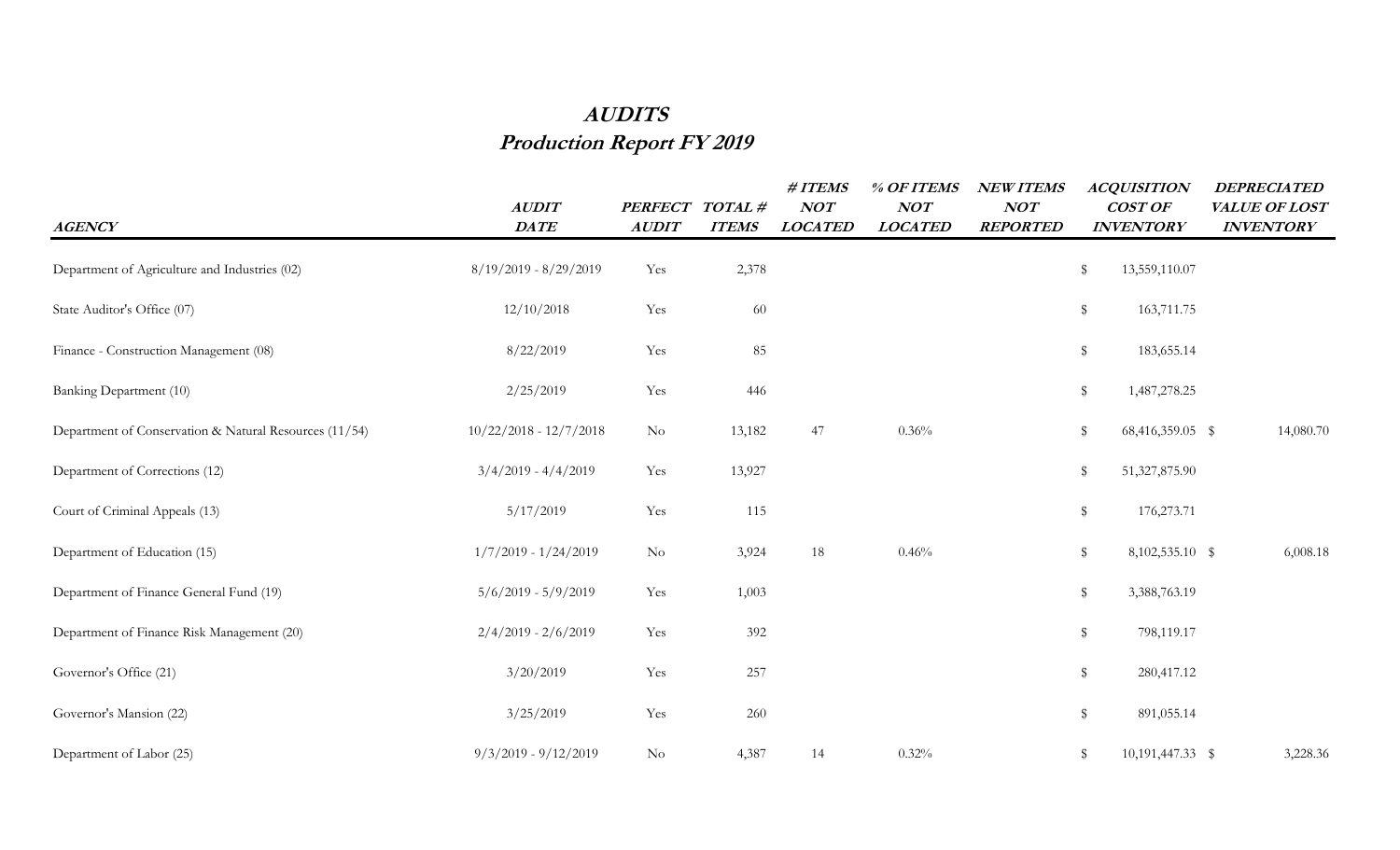| <b>AGENCY</b>                                      | AUDIT<br><b>DATE</b>      | PERFECT TOTAL #<br><b>AUDIT</b> | <b>ITEMS</b> | #ITEMS<br><b>NOT</b><br><b>LOCATED</b> | % OF ITEMS<br>NOT<br><b>LOCATED</b> | <b>NEW ITEMS</b><br><b>NOT</b><br><b>REPORTED</b> | <b>ACQUISITION</b><br>COST OF<br><b>INVENTORY</b> | <b>DEPRECIATED</b><br>VALUE OF LOST<br><b>INVENTORY</b> |
|----------------------------------------------------|---------------------------|---------------------------------|--------------|----------------------------------------|-------------------------------------|---------------------------------------------------|---------------------------------------------------|---------------------------------------------------------|
| Legislative Reference Service (27)                 | 2/22/2019                 | $\rm No$                        | 89           | $5\phantom{.0}$                        | 5.62%                               |                                                   | \$<br>217,219.38 \$                               | 615.86                                                  |
| State Licensing Board for General Contractors (28) | 1/31/2019                 | Yes                             | 71           |                                        |                                     |                                                   | \$<br>357,995.29                                  |                                                         |
| Indian Affairs Commission (30)                     | 2/21/2019                 | Yes                             | 10           |                                        |                                     |                                                   | \$<br>9,347.29                                    |                                                         |
| Alabama Bureau of Pardons and Paroles (31)         | $6/24/2019 - 7/18/2019$   | $\rm No$                        | 3,783        | 22                                     | 0.58%                               |                                                   | \$<br>11,106,928.30 \$                            | 9,047.95                                                |
| State Personnel Department (32)                    | 1/3/2019                  | $\rm No$                        | 725          | $\overline{4}$                         | $0.55\%$                            |                                                   | \$<br>1,990,729.08 \$                             | 1,503.97                                                |
| Alabama Historic Ironworks Commission (33)         | 1/22/2019                 | Yes                             | 152          |                                        |                                     |                                                   | $\,$<br>590,947.05                                |                                                         |
| Public Service Commission (36)                     | $2/25/2019 - 2/26/2019$   | Yes                             | 476          |                                        |                                     |                                                   | $\,$<br>1,073,902.07                              |                                                         |
| Alabama Real Estate Commission (38)                | $2/27/2019 - 2/28/2019$   | Yes                             | 422          |                                        |                                     |                                                   | \$<br>831,975.17                                  |                                                         |
| Alabama Tourism Department (39)                    | $6/4/2019 - 6/11/2019$    | Yes                             | 228          |                                        |                                     |                                                   | \$<br>586,186.89                                  |                                                         |
| Department of Revenue (40)                         | $9/24/2018 - 10/11/2018$  | Yes                             | 3,777        |                                        |                                     |                                                   | \$<br>7,954,034.12                                |                                                         |
| State Senate (41)                                  | $9/16/2019 - 9/17/2019$   | $\rm No$                        | 977          | $\overline{4}$                         | 0.41%                               |                                                   | $\,$<br>1,818,882.66 \$                           | 4,211.14                                                |
| Retirement Systems (42)                            | $12/10/2018 - 12/20/2018$ | Yes                             | 3,332        |                                        |                                     |                                                   | \$<br>12,912,460.58                               |                                                         |
| Secretary of State's Office (43)                   | 2/11/2019                 | Yes                             | 182          |                                        |                                     |                                                   | \$<br>500,154.99                                  |                                                         |
| State Treasurer's Office (44)                      | 1/23/2019                 | Yes                             | 133          |                                        |                                     |                                                   | 224,809.88<br>\$                                  |                                                         |
| State Port Authority (47)                          | $10/3/2018 - 10/12/2018$  | $\rm No$                        | 2,292        | 9                                      | 0.39%                               |                                                   | \$<br>30,842,953.80 \$                            | 7,412.23                                                |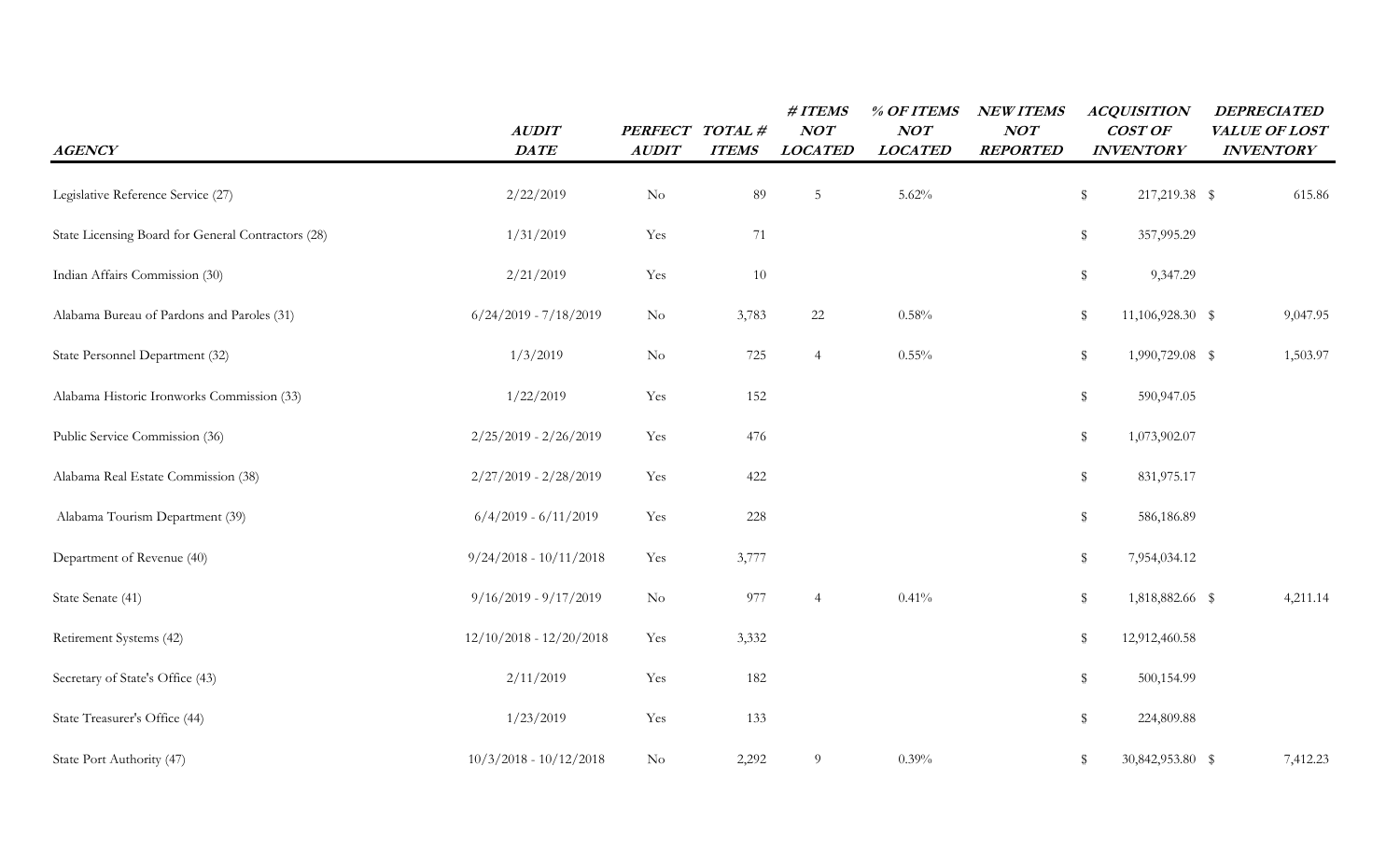| <b>AGENCY</b>                                    | AUDIT<br><b>DATE</b>      | PERFECT TOTAL #<br><b>AUDIT</b> | <b>ITEMS</b> | #ITEMS<br>NOT<br><b>LOCATED</b> | % OF ITEMS<br>NOT<br><b>LOCATED</b> | <b>NEW ITEMS</b><br><b>NOT</b><br><b>REPORTED</b> | <b>ACQUISITION</b><br>COST OF<br><b>INVENTORY</b> | <b>DEPRECIATED</b><br>VALUE OF LOST<br><b>INVENTORY</b> |
|--------------------------------------------------|---------------------------|---------------------------------|--------------|---------------------------------|-------------------------------------|---------------------------------------------------|---------------------------------------------------|---------------------------------------------------------|
| Alabama Agricultural Center (48)                 | $8/19/2019 - 8/29/2019$   | Yes                             | 55           |                                 |                                     |                                                   | \$<br>453,773.13                                  |                                                         |
| Alabama Securities Commission (49)               | 1/30/2019                 | Yes                             | 375          |                                 |                                     |                                                   | \$<br>990,927.69                                  |                                                         |
| Court of Civil Appeals (51)                      | 9/26/2019                 | Yes                             | 213          |                                 |                                     |                                                   | \$<br>290,298.66                                  |                                                         |
| State Board of Chiropractic Examiners (52)       | 1/4/2019                  | Yes                             | 21           |                                 |                                     |                                                   | \$<br>18,174.17                                   |                                                         |
| Board of Nursing (55)                            | 1/28/2019                 | Yes                             | 667          |                                 |                                     |                                                   | \$<br>1,373,681.11                                |                                                         |
| Board for Registration of Architects (56)        | 1/30/2019                 | Yes                             | $35\,$       |                                 |                                     |                                                   | \$<br>52,377.76                                   |                                                         |
| Department of Insurance (58)                     | $1/28/2019 - 1/29/2019$   | Yes                             | 734          |                                 |                                     |                                                   | \$<br>2,618,252.94                                |                                                         |
| Board of Pharmacy (60)                           | 2/25/2019                 | $\operatorname{Yes}$            | 228          |                                 |                                     |                                                   | \$<br>658,583.36                                  |                                                         |
| Department of Forensic Sciences (61)             | $12/10/2018 - 12/20/2018$ | $\rm No$                        | 4,632        | $\overline{c}$                  | 0.04%                               |                                                   | 21,423,459.31 \$<br>\$                            | 208.71                                                  |
| Alabama Law Institute (62)                       | 9/25/2019                 | $\rm No$                        | $\sqrt{48}$  | $\mathbf{1}$                    | 2.08%                               |                                                   | $\frac{1}{2}$<br>45,747.67 \$                     | 132.50                                                  |
| State Board of Veterinary Medical Examiners (63) | 1/10/2019                 | Yes                             | $27\,$       |                                 |                                     |                                                   | \$<br>118,642.00                                  |                                                         |
| Polygraph Examiners Board (65)                   | 2/12/2019                 | Yes                             | -1           |                                 |                                     |                                                   | \$<br>876.00                                      |                                                         |
| Soil and Water Conservation Committee (67)       | 4/2/2019                  | Yes                             | 68           |                                 |                                     |                                                   | \$<br>213,960.30                                  |                                                         |
| Department of Commerce (69)                      | 1/3/2019                  | Yes                             | 400          |                                 |                                     |                                                   | $\textcircled{\scriptsize{*}}$<br>1,003,845.07    |                                                         |
| Department of Finance Building Authority (70)    | $2/4/2019 - 2/6/2019$     | Yes                             | 195          |                                 |                                     |                                                   | $\frac{1}{2}$<br>720,276.10                       |                                                         |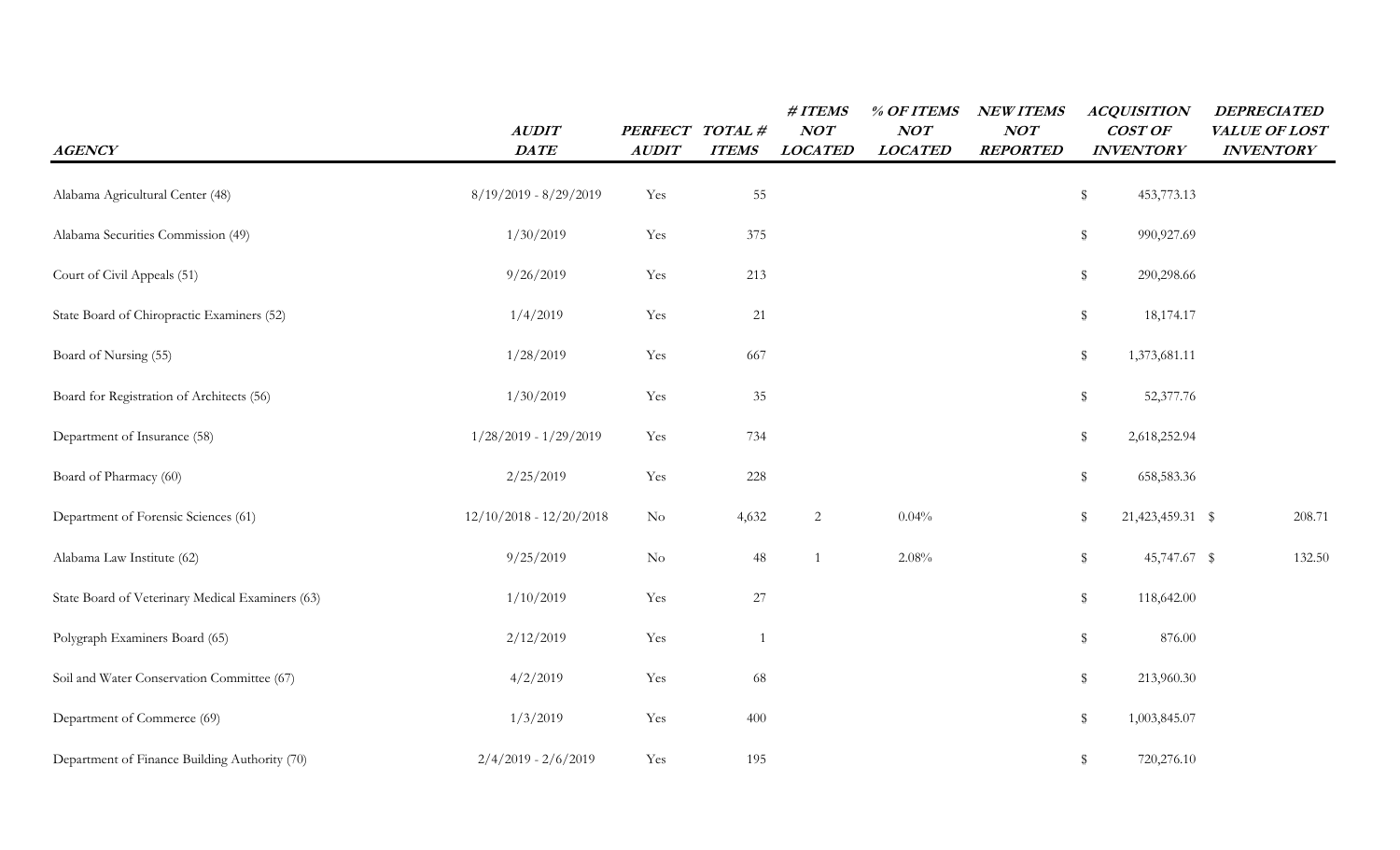| <b>AGENCY</b>                                        | <b>AUDIT</b><br><b>DATE</b> | <b>PERFECT</b><br><b>AUDIT</b> | TOTAL#<br><b>ITEMS</b> | # ITEMS<br>NOT<br><b>LOCATED</b> | % OF ITEMS<br>NOT<br><b>LOCATED</b> | <b>NEW ITEMS</b><br><b>NOT</b><br><b>REPORTED</b> | <b>ACQUISITION</b><br>COST OF<br><b>INVENTORY</b> | <b>DEPRECIATED</b><br>VALUE OF LOST<br><b>INVENTORY</b> |
|------------------------------------------------------|-----------------------------|--------------------------------|------------------------|----------------------------------|-------------------------------------|---------------------------------------------------|---------------------------------------------------|---------------------------------------------------------|
| Board of Cosmetology (71)                            | 12/19/2018                  | Yes                            | 53                     |                                  |                                     |                                                   | \$<br>97,484.78                                   |                                                         |
| Board of Registration for Foresters (72)             | 8/27/2019                   | Yes                            | $\overline{4}$         |                                  |                                     |                                                   | \$<br>2,708.66                                    |                                                         |
| Department of Finance Capitol Maintenance (76)       | $2/4/2019 - 2/6/2019$       | Yes                            | $28\,$                 |                                  |                                     |                                                   | \$<br>77,947.79                                   |                                                         |
| Council on the Arts (77)                             | 8/29/2019                   | Yes                            | 139                    |                                  |                                     |                                                   | \$<br>313,869.50                                  |                                                         |
| Department of Senior Services (79)                   | 1/16/2019                   | Yes                            | 179                    |                                  |                                     |                                                   | \$<br>260,712.83                                  |                                                         |
| State Employees' Insurance Board (80)                | 2/14/2019                   | Yes                            | 387                    |                                  |                                     |                                                   | \$<br>1,910,521.37                                |                                                         |
| Ethics Commission (82)                               | 9/4/2019                    | Yes                            | 97                     |                                  |                                     |                                                   | \$<br>400,455.42                                  |                                                         |
| Department of Youth Services (83)                    | $6/11/2019 - 6/25/2019$     | Yes                            | 1,809                  |                                  |                                     |                                                   | \$<br>4,513,902.32                                |                                                         |
| Board of Heating & Air Conditioning Contractors (86) | 2/28/2019                   | Yes                            | 131                    |                                  |                                     |                                                   | \$<br>446,647.77                                  |                                                         |
| Department of Child Abuse & Neglect Prevention (90)  | 2/21/2019                   | Yes                            | 108                    |                                  |                                     |                                                   | \$<br>159,946.64                                  |                                                         |
| Credit Union Administration (91)                     | 2/12/2019                   | Yes                            | 21                     |                                  |                                     |                                                   | \$<br>33,560.97                                   |                                                         |
| International Motor Sports Hall of Fame (93)         | 1/3/2019                    | Yes                            | 64                     |                                  |                                     |                                                   | \$<br>2,001,392.51                                |                                                         |
| Alabama Community College System (94)                | $5/21/2019 - 5/22/2019$     | Yes                            | 638                    |                                  |                                     |                                                   | \$<br>1,783,340.96                                |                                                         |
| Commission on Higher Education (95)                  | 10/10/2018                  | Yes                            | 194                    |                                  |                                     |                                                   | \$<br>408,685.19                                  |                                                         |
| Board of Medical Examiners (96)                      | $9/10/19 - 9/25/2019$       | Yes                            | 503                    |                                  |                                     |                                                   | \$<br>1,345,961.12                                |                                                         |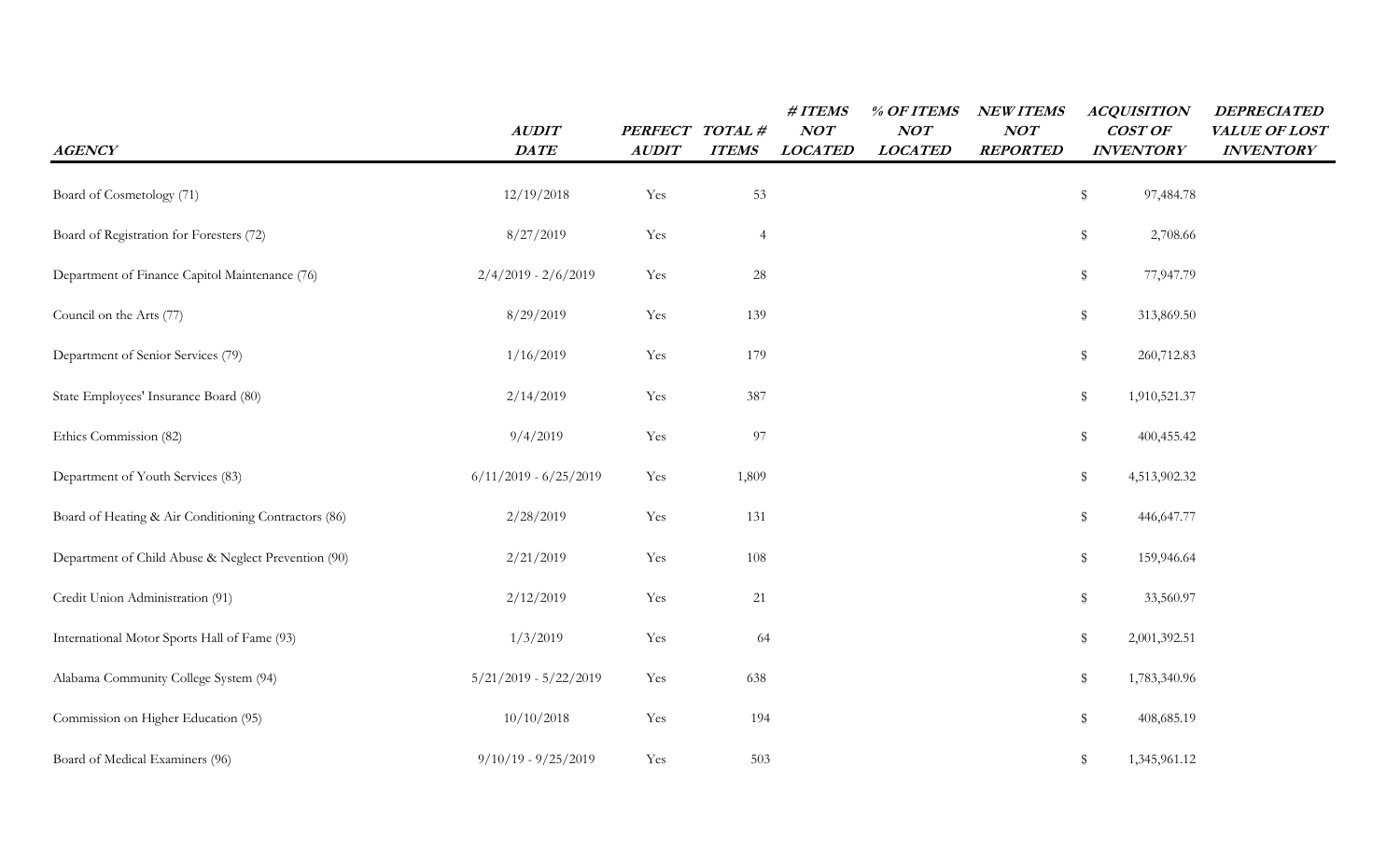| <b>AGENCY</b>                                          | <b>AUDIT</b><br><b>DATE</b> | PERFECT TOTAL #<br><b>AUDIT</b> | <b>ITEMS</b>                | #ITEMS<br><b>NOT</b><br><b>LOCATED</b> | % OF ITEMS<br>NOT<br><b>LOCATED</b> | <b>NEW ITEMS</b><br><b>NOT</b><br><b>REPORTED</b> | <b>ACQUISITION</b><br>COST OF<br><b>INVENTORY</b> | <b>DEPRECIATED</b><br>VALUE OF LOST<br><b>INVENTORY</b> |
|--------------------------------------------------------|-----------------------------|---------------------------------|-----------------------------|----------------------------------------|-------------------------------------|---------------------------------------------------|---------------------------------------------------|---------------------------------------------------------|
| Board of Examiners in Counseling (97)                  | 1/29/2019                   | Yes                             | 16                          |                                        |                                     |                                                   | \$<br>25,000.80                                   |                                                         |
| Peace Officers Annuity Fund (98)                       | 11/27/2018                  | Yes                             | 15                          |                                        |                                     |                                                   | $\,$<br>53,017.84                                 |                                                         |
| Alabama Agriculture Museum Board (AA)                  | 8/26/2019                   | Yes                             | $\ensuremath{\mathfrak{Z}}$ |                                        |                                     |                                                   | $\,$<br>2,199.58                                  |                                                         |
| Peace Officers Standard & Training Commission (AB)     | 1/16/2019                   | Yes                             | 172                         |                                        |                                     |                                                   | $\,$<br>469,227.79                                |                                                         |
| Administrative Office of Courts (AC)                   | $4/8/2019 - 6/6/2019$       | $\rm No$                        | 9,937                       | 26                                     | 0.26%                               |                                                   | \$<br>13,024,134.06 \$                            | 11,306.78                                               |
| Alabama School of Fine Arts (AF)                       | 2/4/2019                    | $\rm No$                        | 358                         | 3                                      | 0.84%                               |                                                   | $\,$<br>550,368.69 \$                             | 879.10                                                  |
| Board of Examiners of Nursing Home Administrators (AG) | 1/31/2019                   | Yes                             | 6                           |                                        |                                     |                                                   | $\,$<br>8,733.10                                  |                                                         |
| Board of Dental Examiners (AN)                         | 2/11/2019                   | Yes                             | 49                          |                                        |                                     |                                                   | \$<br>102,555.90                                  |                                                         |
| Office of Proscecution Services (AP)                   | $6/24/2019 - 7/18/2019$     | $\rm No$                        | 502                         | 2                                      | 0.40%                               |                                                   | \$<br>1,595,176.99 \$                             | 1,153.77                                                |
| Board of Funeral Service (AQ)                          | 1/24/2019                   | Yes                             | 26                          |                                        |                                     |                                                   | \$<br>26,202.87                                   |                                                         |
| Legislative Fiscal Office (AR)                         | 1/4/2019                    | Yes                             | 91                          |                                        |                                     |                                                   | \$<br>133,617.30                                  |                                                         |
| Alabama Fire College & Personnel Standards Comm. (AU)  | $1/30/2019 - 1/31/2019$     | Yes                             | 118                         |                                        |                                     |                                                   | \$<br>2,644,839.86                                |                                                         |
| Plumbers & Gas Fitters Examining Board (AW)            | 8/28/2019                   | Yes                             | 109                         |                                        |                                     |                                                   | \$<br>562,408.23                                  |                                                         |
| State Board of Public Accountancy (AX)                 | 1/8/2019                    | Yes                             | 98                          |                                        |                                     |                                                   | 167,258.00<br>\$                                  |                                                         |
| Board of Physical Therapy (AY)                         | 2/13/2019                   | Yes                             | 29                          |                                        |                                     |                                                   | \$<br>30,066.67                                   |                                                         |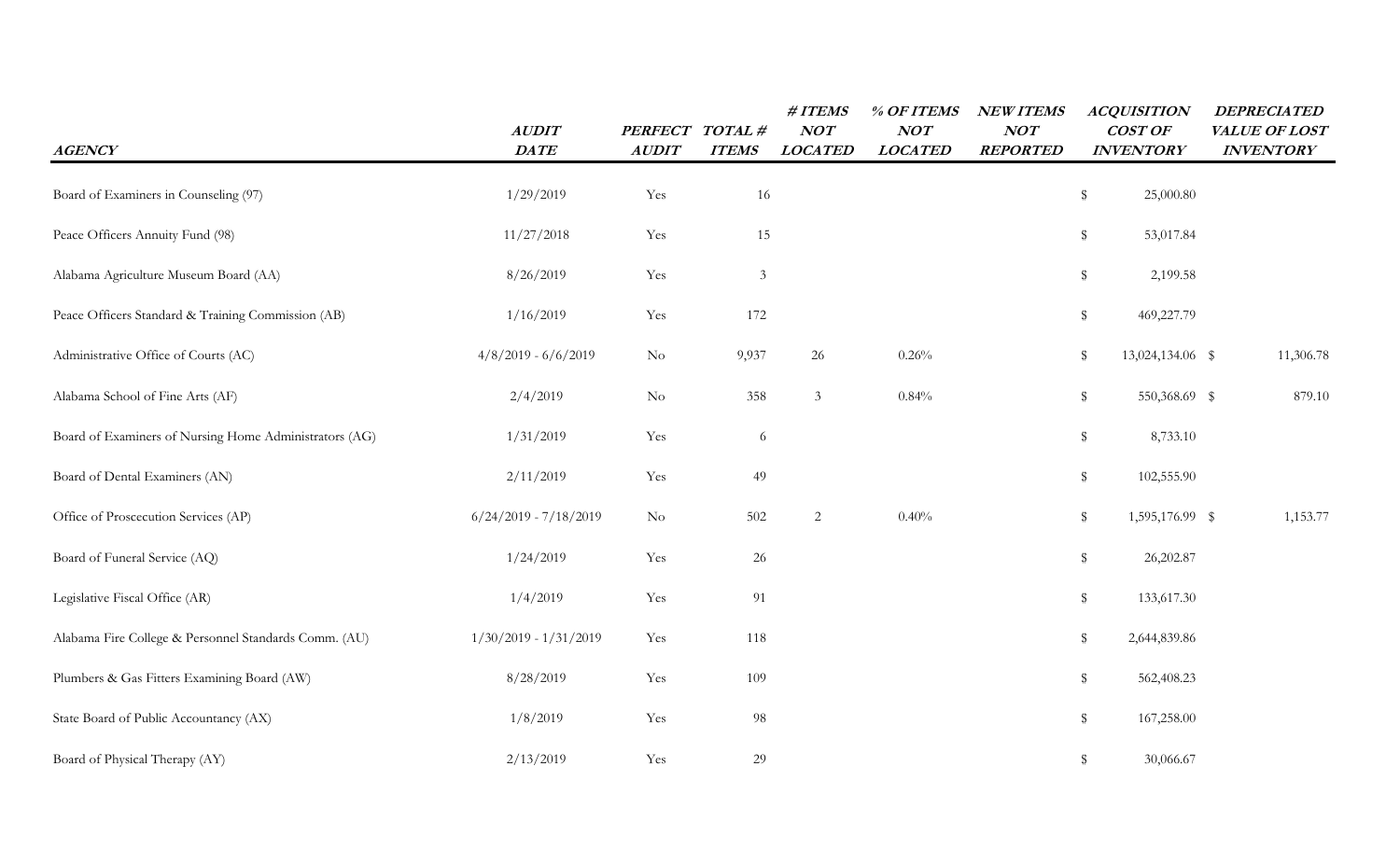| <b>AGENCY</b>                                                              | <b>AUDIT</b><br>$\mathit{DATE}$ | PERFECT TOTAL #<br><b>AUDIT</b> | <b>ITEMS</b>   | # ITEMS<br>NOT<br><b>LOCATED</b> | % OF ITEMS<br>NOT<br><b>LOCATED</b> | <b>NEW ITEMS</b><br><b>NOT</b><br><b>REPORTED</b> | <b>ACQUISITION</b><br>COST OF<br><b>INVENTORY</b> | <b>DEPRECIATED</b><br>VALUE OF LOST<br><b>INVENTORY</b> |
|----------------------------------------------------------------------------|---------------------------------|---------------------------------|----------------|----------------------------------|-------------------------------------|---------------------------------------------------|---------------------------------------------------|---------------------------------------------------------|
| Surface Mining Commission (AZ)                                             | 2/13/2019                       | Yes                             | 112            |                                  |                                     |                                                   | \$<br>614,780.04                                  |                                                         |
| USS Alabama Battleship Memorial Park (BA)                                  | 11/26/2018                      | Yes                             | 148            |                                  |                                     |                                                   | \$<br>404,915.15                                  |                                                         |
| Board of Examiners in Psychology (BB)                                      | 1/10/2019                       | Yes                             | 31             |                                  |                                     |                                                   | \$<br>32,281.86                                   |                                                         |
| Bd. of Exam for Speech -Language Pathology & Audiology (BC)                | 12/18/2018                      | Yes                             | 18             |                                  |                                     |                                                   | \$<br>20,332.50                                   |                                                         |
| Lieutenant Governor's Office (BD)                                          | 1/17/2019                       | Yes                             | 21             |                                  |                                     |                                                   | \$<br>28,697.44                                   |                                                         |
| Board of Optometry (BE)                                                    | 9/6/2019                        | Yes                             | 6              |                                  |                                     |                                                   | \$<br>11,375.03                                   |                                                         |
| State Board of Occupational Therapy (BH)                                   | 2/13/2019                       | Yes                             | 9              |                                  |                                     |                                                   | \$<br>7,823.30                                    |                                                         |
| School of Math and Science (BJ)                                            | 1/3/2019                        | Yes                             | 317            |                                  |                                     |                                                   | \$<br>491,403.86                                  |                                                         |
| Office of Voter Registration (BL)                                          | $4/8/2019 - 6/6/2019$           | Yes                             | 59             |                                  |                                     |                                                   | \$<br>36,154.94                                   |                                                         |
| Supreme Court and State Law Library (BM)                                   | 2/20/2019                       | Yes                             | 142            |                                  |                                     |                                                   | \$<br>342,226.09                                  |                                                         |
| Serve AL - Gov's Office of Faith-Based & Volunteer Service* (BN)           | 8/29/2019                       | Yes                             | 27             |                                  |                                     |                                                   | \$<br>23,868.16                                   |                                                         |
| Choctawhatchee, Pea & Yellow Rivers<br>Watershed Management Authority (BO) | 1/2/2019                        | Yes                             | 11             |                                  |                                     |                                                   | \$<br>689,936.25                                  |                                                         |
| Senior Citizens Hall of Fame (BQ)                                          | 1/16/2019                       | Yes                             | $\overline{1}$ |                                  |                                     |                                                   | \$<br>1,063.25                                    |                                                         |
| Governor's Office on Disability (BR)                                       | 12/20/2018                      | Yes                             | 18             |                                  |                                     |                                                   | 22,117.84<br>\$                                   |                                                         |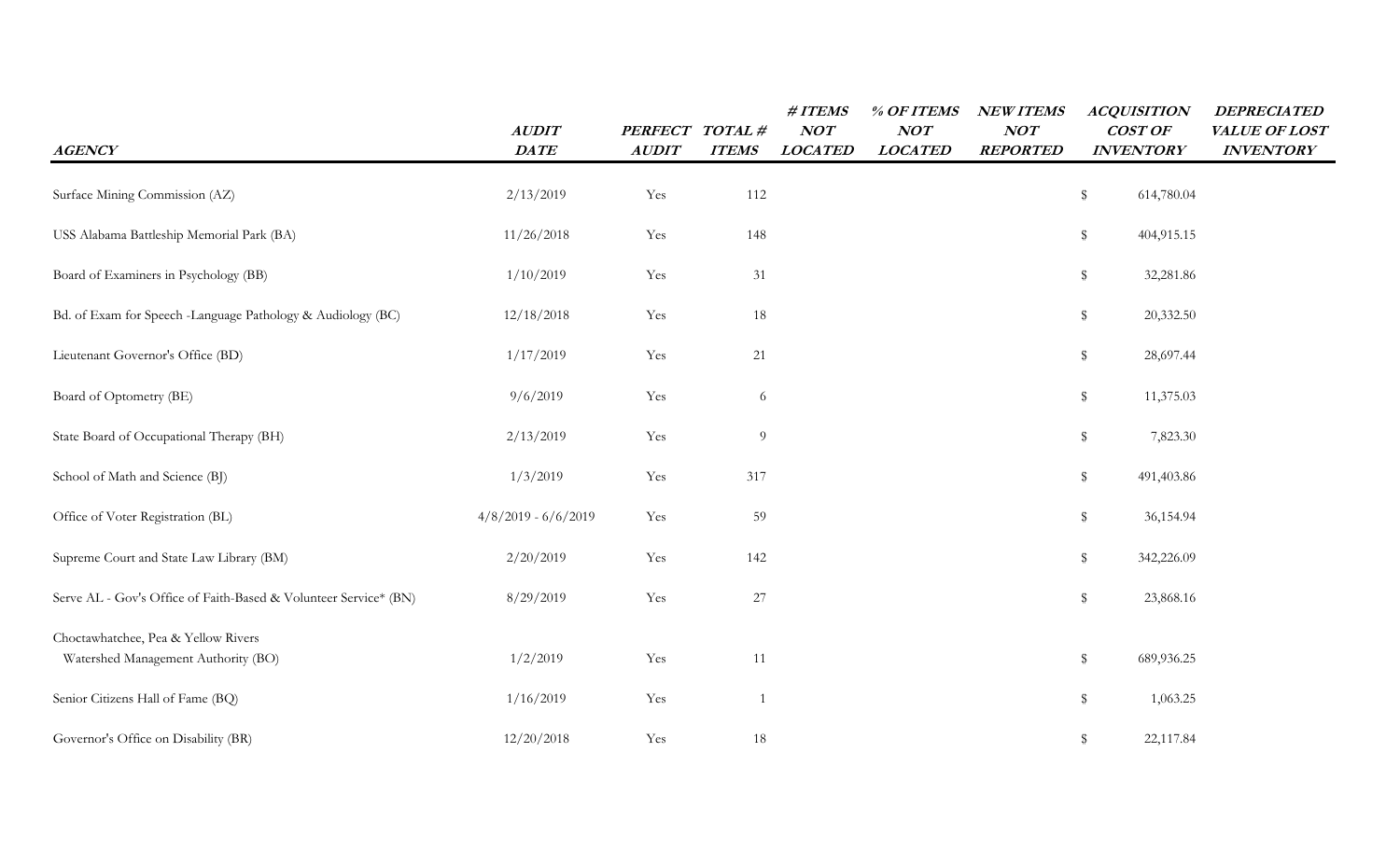| <b>AGENCY</b>                                                | <b>AUDIT</b><br>$\mathit{DATE}$ | <b>PERFECT</b><br><b>AUDIT</b> | TOTAL#<br><b>ITEMS</b> | # ITEMS<br>NOT<br><b>LOCATED</b> | % OF ITEMS<br>NOT<br><b>LOCATED</b> | <b>NEW ITEMS</b><br>NOT<br><b>REPORTED</b> | <b>ACQUISITION</b><br>COST OF<br><b>INVENTORY</b> | <b>DEPRECIATED</b><br>VALUE OF LOST<br><b>INVENTORY</b> |
|--------------------------------------------------------------|---------------------------------|--------------------------------|------------------------|----------------------------------|-------------------------------------|--------------------------------------------|---------------------------------------------------|---------------------------------------------------------|
| Onsite Wastewater Board (BS)                                 | 2/11/2019                       | Yes                            | 16                     |                                  |                                     |                                            | \$<br>94,401.10                                   |                                                         |
| Department of Early Childhood Education (BT)                 | 9/23/2019                       | Yes                            | 610                    |                                  |                                     |                                            | \$<br>2,871,853.73                                |                                                         |
| Board for Registered Interior Designers (BU)                 | 2/19/2019                       | Yes                            | $\mathfrak{Z}$         |                                  |                                     |                                            | \$<br>3,335.29                                    |                                                         |
| Alabama Athletic Commission (CB) - New Agency Entrance Audit | 9/18/2019                       | Yes                            |                        |                                  |                                     |                                            | \$<br>870.91                                      |                                                         |
| Clerk of the House (CH)                                      | 9/19/2019                       | Yes                            | 112                    |                                  |                                     |                                            | \$<br>174,430.45                                  |                                                         |
| Department of Finance Central Mail and Supply (CM)           | $2/4/2019 - 2/6/2019$           | $\rm No$                       | 81                     |                                  | 1.23%                               |                                            | 2,878,622.18 \$<br>\$                             | 1,177.50                                                |
| Department of Finance Comptroller's Office (CP)              | $2/4/2019 - 2/6/2019$           | Yes                            | 166                    |                                  |                                     |                                            | \$<br>169,891.98                                  |                                                         |
| Agricultural Development Authority (DA)                      | $8/19/2019 - 8/29/2019$         | Yes                            | $\overline{5}$         |                                  |                                     |                                            | \$<br>16,907.24                                   |                                                         |
| State Board of Examiners for Dietetics (DN)                  | 12/18/2018                      | Yes                            | $\overline{c}$         |                                  |                                     |                                            | \$<br>2,020.40                                    |                                                         |
| Electrical Contractors Board (EB)                            | 9/18/2019                       | Yes                            | 8                      |                                  |                                     |                                            | \$<br>7,913.26                                    |                                                         |
| Board of Examiners of Assisted Living Administrators (EL)    | 2/5/2019                        | Yes                            | 2                      |                                  |                                     |                                            | \$<br>1,931.00                                    |                                                         |
| Alabama 9-1-1 Board (EM)                                     | 7/8/2019                        | Yes                            | 123                    |                                  |                                     |                                            | \$<br>202,854.29                                  |                                                         |
| Department of Finance Accounting and Controls (FA)           | $2/4/2019 - 2/6/2019$           | Yes                            | 97                     |                                  |                                     |                                            | \$<br>117,899.03                                  |                                                         |
| Department of Finance Legal (FL)                             | $2/4/2019 - 2/6/2019$           | Yes                            | 52                     |                                  |                                     |                                            | \$<br>61,016.80                                   |                                                         |
| Governor's Beach House Ft Morgan (FM)                        | 4/2/2019                        | Yes                            | 100                    |                                  |                                     |                                            | \$<br>105,191.12                                  |                                                         |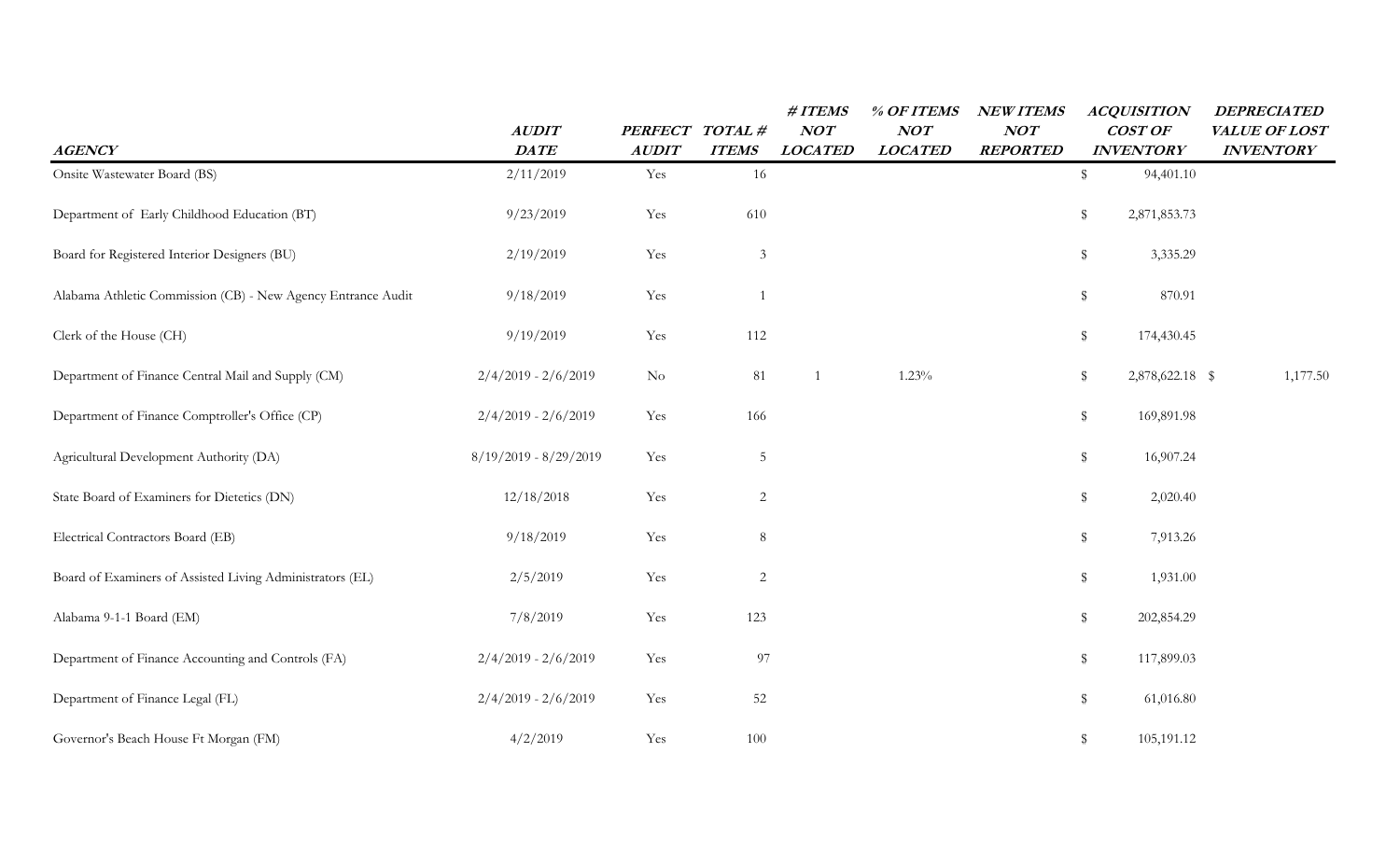| <b>AGENCY</b>                                                                             | <b>AUDIT</b><br><b>DATE</b> | PERFECT TOTAL #<br><b>AUDIT</b> | <b>ITEMS</b>             | $\#$ ITEMS<br>NOT<br><b>LOCATED</b> | % OF ITEMS<br>NOT<br><b>LOCATED</b> | <b>NEW ITEMS</b><br><b>NOT</b><br><b>REPORTED</b> | <b>ACQUISITION</b><br>COST OF<br><b>INVENTORY</b> | <b>DEPRECIATED</b><br>VALUE OF LOST<br><b>INVENTORY</b> |
|-------------------------------------------------------------------------------------------|-----------------------------|---------------------------------|--------------------------|-------------------------------------|-------------------------------------|---------------------------------------------------|---------------------------------------------------|---------------------------------------------------------|
| Department of Finance Personnel (FP)                                                      | $2/4/2019 - 2/6/2019$       | Yes                             | 12                       |                                     |                                     |                                                   | 9,373.95<br>\$                                    |                                                         |
| Office of Helping America Vote Act (HAVA) (HA)                                            | $4/8/2019 - 6/6/2019$       | Yes                             | 643                      |                                     |                                     |                                                   | \$<br>833,161.61                                  |                                                         |
| Alabama Hearing Instrument Dealers Board (HI)                                             | 12/19/2018                  | Yes                             |                          |                                     |                                     |                                                   | \$<br>695.00                                      |                                                         |
| Board of Home Medical Equipment (HM)                                                      | 9/18/2019                   | Yes                             |                          |                                     |                                     |                                                   | $\frac{1}{2}$<br>18,289.00                        |                                                         |
| Office of Information Technology (IT) * Merged with OIT-Telecommunications Inventory (IT) |                             | N/A                             | $\overline{\phantom{a}}$ |                                     |                                     |                                                   | \$                                                |                                                         |
| Judicial Building Authority (JB)                                                          | $7/10/2019 - 7/11/2019$     | Yes                             | 495                      |                                     |                                     |                                                   | \$<br>576,706.72                                  |                                                         |
| Legislative Building Authority (LB)                                                       | 8/8/2019                    | Yes                             | 55                       |                                     |                                     |                                                   | \$<br>73,732.25                                   |                                                         |
| Public Library Service - Exempt (LS)                                                      | 10/16/2018                  | Yes                             | 483                      |                                     |                                     |                                                   | \$<br>1,352,766.49                                |                                                         |
| Governor's Office of Minority Affairs (MA)                                                | 7/11/2019                   | Yes                             | $17\,$                   |                                     |                                     |                                                   | \$<br>38,349.77                                   |                                                         |
| Multiple Needs Child Office (MN)                                                          | 2/13/2019                   | Yes                             | 24                       |                                     |                                     |                                                   | \$<br>20,298.66                                   |                                                         |
| Board of Medical Scholarship Awards (MS)                                                  | 2/19/2019                   | Yes                             | 13                       |                                     |                                     |                                                   | \$<br>67,216.35                                   |                                                         |
| Speaker of the House (OS)                                                                 | 8/23/2019                   | Yes                             | 50                       |                                     |                                     |                                                   | \$<br>61,906.12                                   |                                                         |
| Public School and College Authority (PS)                                                  | 12/27/2018                  | Yes                             | $\sqrt{5}$               |                                     |                                     |                                                   | $\$\$<br>5,152.75                                 |                                                         |
| Construction Recruitment Institute (RI)                                                   | 8/30/2019                   | Yes                             | 23                       |                                     |                                     |                                                   | \$<br>26,114.62                                   |                                                         |
| Department of Rehabilitation Services (RS)                                                | $7/22/2019 - 8/15/2019$     | $\rm No$                        | 7,622                    | 17                                  | 0.22%                               | 6                                                 | 20,522,054.85 \$<br>\$                            | 21,940.32                                               |